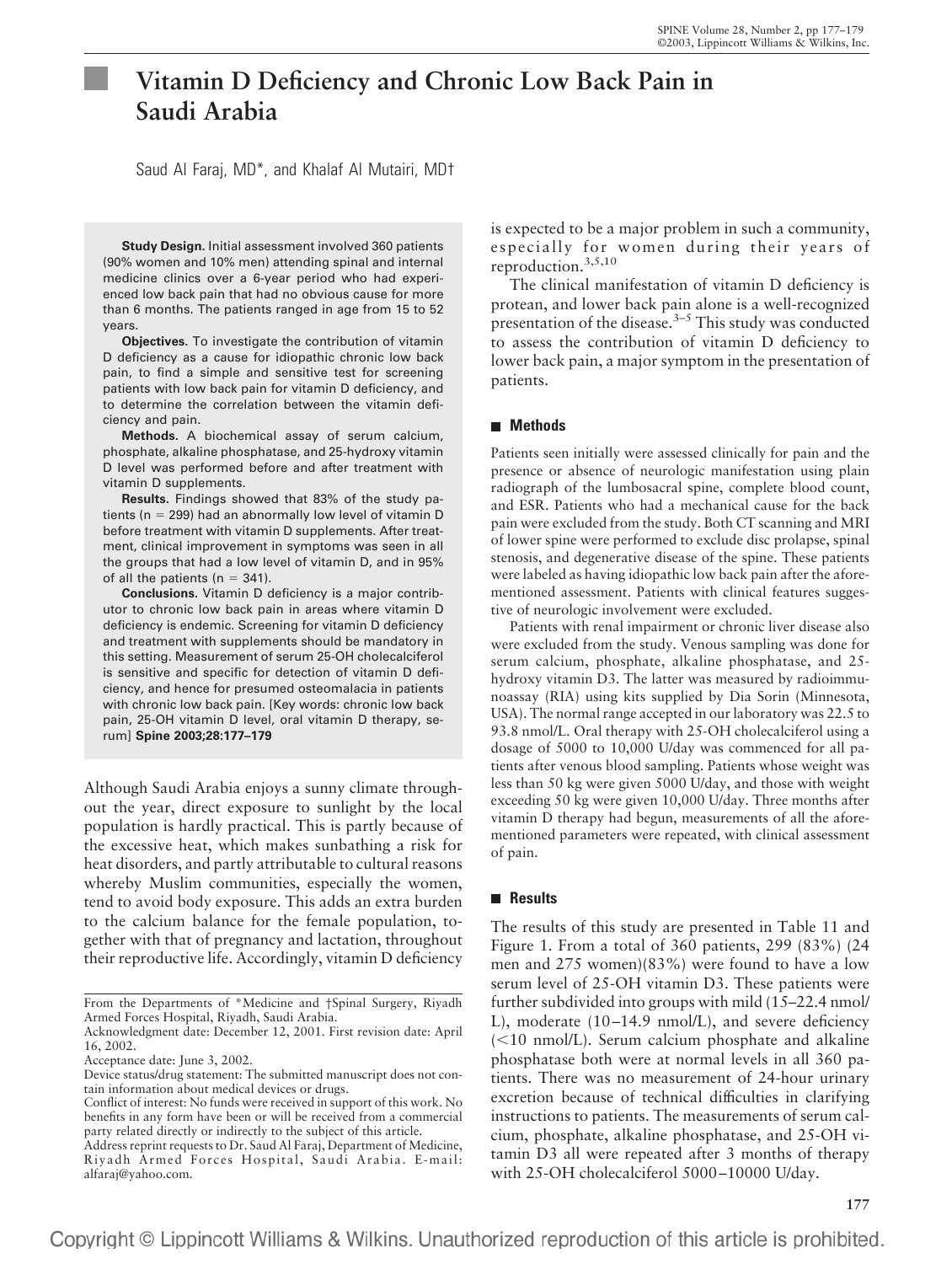#### **Table 1. Vitamin D Levels at Presentation**

|                   |                                    | <b>Number of Patients</b> |       |
|-------------------|------------------------------------|---------------------------|-------|
|                   | 25-0H Vitamin D3<br>Level (nmol/L) | Females                   | Males |
| Normal            | $22.5 - 93.8$                      | 49                        | 12    |
| Mild              | $15 - 22.4$                        | 101                       | 20    |
| Moderate          | $10 - 14.9$                        | 102                       | 4     |
| Severe deficiency | $<$ 10                             | 72                        |       |

All 360 patients normalized their serum level of vitamin D after vitamin therapy, and there were no episodes of hypercalcemia. However, only 341 patients (95%) reported disappearance of low back pain after vitamin D therapy, all the patients with low serum 25-OH vitamin D3 and 42 of patients whose level of 25-OH vitamin D3 was normal initially (Table 2 and Figure 2).

#### **Discussion**

Osteomalacia is a common metabolic disease characterized by defective bone mineralization, as seen histologically, and the clinical infestations are protean.  $6.7$  Vitamin D deficiency, whether nutritional or caused by lack of UV exposure or malabsorption, is a major cause of osteomalacia. Chronic low back pain is an extremely common problem in general practice, internal medicine, and spinal clinics, where the condition often is labeled idiopathic. Chronic low back pain has been documented well as a presenting symptom of osteomalacia, $\bar{z}$  but to the best of the authors' knowledge, no studies have been conducted to analyze the contribution of vitamin D deficiency to the etiology of chronic low back pain as a presenting symptom in a large population wherein vitamin D deficiency is endemic.

Diagnosing vitamin D deficiency or fully blown osteomalacia on clinical grounds is not feasible because pre**Table 2. Symptomatic Response to Oral Therapy with Vitamin D3 in the Two Groups of Low and Normal Vitamin D3—Serum Levels**

|                                                                                       | Level of 25-0H<br>Vitamin D3 |          |            |
|---------------------------------------------------------------------------------------|------------------------------|----------|------------|
|                                                                                       | Low                          | Normal   | Total      |
| Total number of patients<br>Total numbers of responders to<br>vitamin D3 oral therapy | 299<br>299                   | 61<br>42 | 360<br>341 |
| Percentage of responders                                                              | 100%                         | 68.85%   | 94.72%     |

sentation can mimic a lot of conditions.<sup>1,7</sup> Most radiologic signs of osteomalacia are not specific to vitamin D deficiency, and no definite diagnosis can be made accordingly.7 Isotope imaging and bone mineral density measurements are not easily accessible tests and not specific for osteomalacia.<sup>2</sup> Secondary hyperparathyroidism is common with vitamin D deficiency. Although elevated parathormone is not uncommon in these patients, it is not directly diagnostic of the condition. Furthermore, primary hyperparathyroidism may coexist with vitamin D deficiency, and this may be unmasked after treatment of the deficiency,.4,9 Measurement of 24-hour urinary excretion of calcium is a simple and cheap test, but it may be difficult to convey the information to ambulatory patients and to ensure their strict compliance.

The result of observations in the community tested for this study showed a high prevalence of vitamin D deficiency in patients presenting initially and predominantly with low back pain. Furthermore, there is a remarkable clinical and biochemical response to oral therapy with vitamin D. The most obvious recommendation for areas with endemic vitamin D deficiency is to screen all pa-



Copyright © Lippincott Williams & Wilkins. Unauthorized reproduction of this article is prohibited.